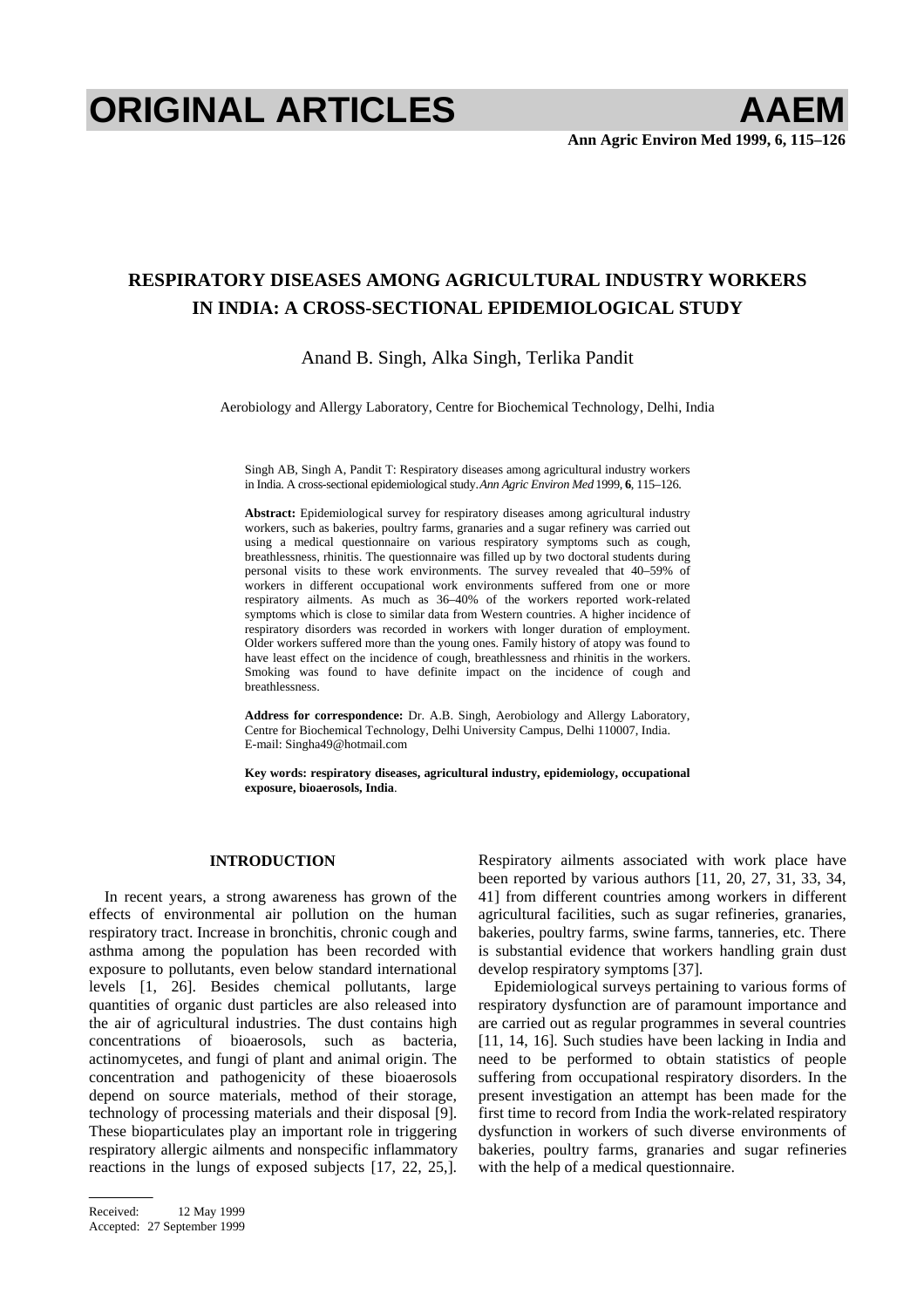# **MATERIALS AND METHODS**

To determine the prevalence of respiratory disorders among the workers of bakeries, poultry farms, granaries and sugar refineries, a medical questionnaire (Appendix 1) was designed, based on the pattern of Love *et al.* [14]. The questionnaire was suitably modified for different occupational sites and comprised more than 100 parameters on the personal and family history of workers such as age, gender, family history of atopy, period of association with the job, nature, smoking habits and onset and duration of various respiratory disorders and.

#### **Working Sites**

**Bakeries.** A public sector unit located in Delhi with more than 600 workers and 3 smaller units were selected for survey. The unit is surrounded by other small bakery units, and industrial units such as cold storage, ice cream and soft drinks manufacturing units. Major areas of activity in bakery were storage, mixing and packing sections, besides administrative and other supporting staff.

**Poultry farms.** There are about 70 large and small poultry farms located on the outskirts of Delhi employing more than 2000 workers. These were generally surrounded by agricultural tracts and small scale industries. The poultry sheds used deep litter system for older birds, and saw dust floors for young ones. Each farm comprises 10– 20 sheds with 200–300 birds in each. Questionnaires were filled up from several of these poultry farms.

**Granaries.** The Food Corporation of India and Central Warehouse Corporation, the main grain storage houses in India and located near Delhi, were selected for epidemiological survey. Each of the granaries employ 400–600 regular and daily wage workers for handling incoming and outgoing cereals. The facilities are used to store wheat, rice, legumes, oilseeds, etc. Most of the workers do not use any mask during operation.

**Sugar refinery.** Sugar refinery located about 50 km from Delhi was selected. More than 500 regular and seasonal workers were employed in this facility. The operation period is generally from October to April. The different sections of the factory were broadly categorised as cane cutting, boiler, packing and bagasse storage areas. The workers handling bagasse use loose cloth and do not wear any protective mask.

# **Study Population**

Altogether, 279 workers from bakeries, 144 from poultry farms, 353 from granaries and 200 from the sugar refinery were surveyed to determine the incidence of respiratory disorders in working population. The facilities were located in and around Delhi. The study population in bakeries included workers from the production, laboratory, maintenance and administration areas. In poultry farms, workers handling eggs, chicken feed, cleaning coops and veterinary officials were included. The work population in granaries comprised of workers involved in loading and unloading of grain bags and in cleaning, administration workers and overseers from two granaries. In the sugar refinery, the survey covered workers from cane cutting and bagasse storage regions, operational units and establishments.

# **Method of the Survey**

The objectives of the survey were explained to the workers in local language by personal visits by the two doctoral students over a period of two years. A detailed questionnaire (Appendix 1) was filled up with due consent from those who volunteered for the study, as most of the workers had a poor educational background. The workers suspected of having respiratory symptoms were studied for their inhalant allergens, particularly moulds. This study, however, was not included in the present paper.

#### **Statistical Analysis**

The detailed questionnaire survey was analysed with the aid of a computer package. Chi square test was applied to study the association of two or more epidemiological factors after sorting out the data into r (row)  $\times$  c (column) contingency tables. Pooling with adjacent cell was carried out, whenever observed cell frequency was found to be less than 5. In cases where chi square test could not be applied, the Fisher's exact probable test was used to find significant differences between groups.

#### **RESULTS**

# **Occurrence of Respiratory Disorders with Respect to Age and Duration of Job**

Demographics of work population surveyed are provided in Table 1. The average age of workers in bakeries was 29, in poultry farms 26, granaries 35.5 and in sugar factory 39 years. The lowest age of the workers was 16 years in a poultry farm, while the maximum was 74 years in the sugar refinery. More than 99% of workers were male in all the workplaces. The percent of symptomatics, i.e. workers reporting to have one or more respiratory problems, was the highest in poultry farms (59%), followed by the sugar refinery (42.5%), granaries (40.5%) and bakeries (40.1%). The workers having a family history of respiratory problems (atopics) formed only 4.2% of the total workers surveyed in granaries, but 18% in poultry farms. The majority of the symptomatic workers in bakeries and poultry farms were in the age group of less than 29 years, whereas in the other two environments most of such workers were in the age group of 30–44 years.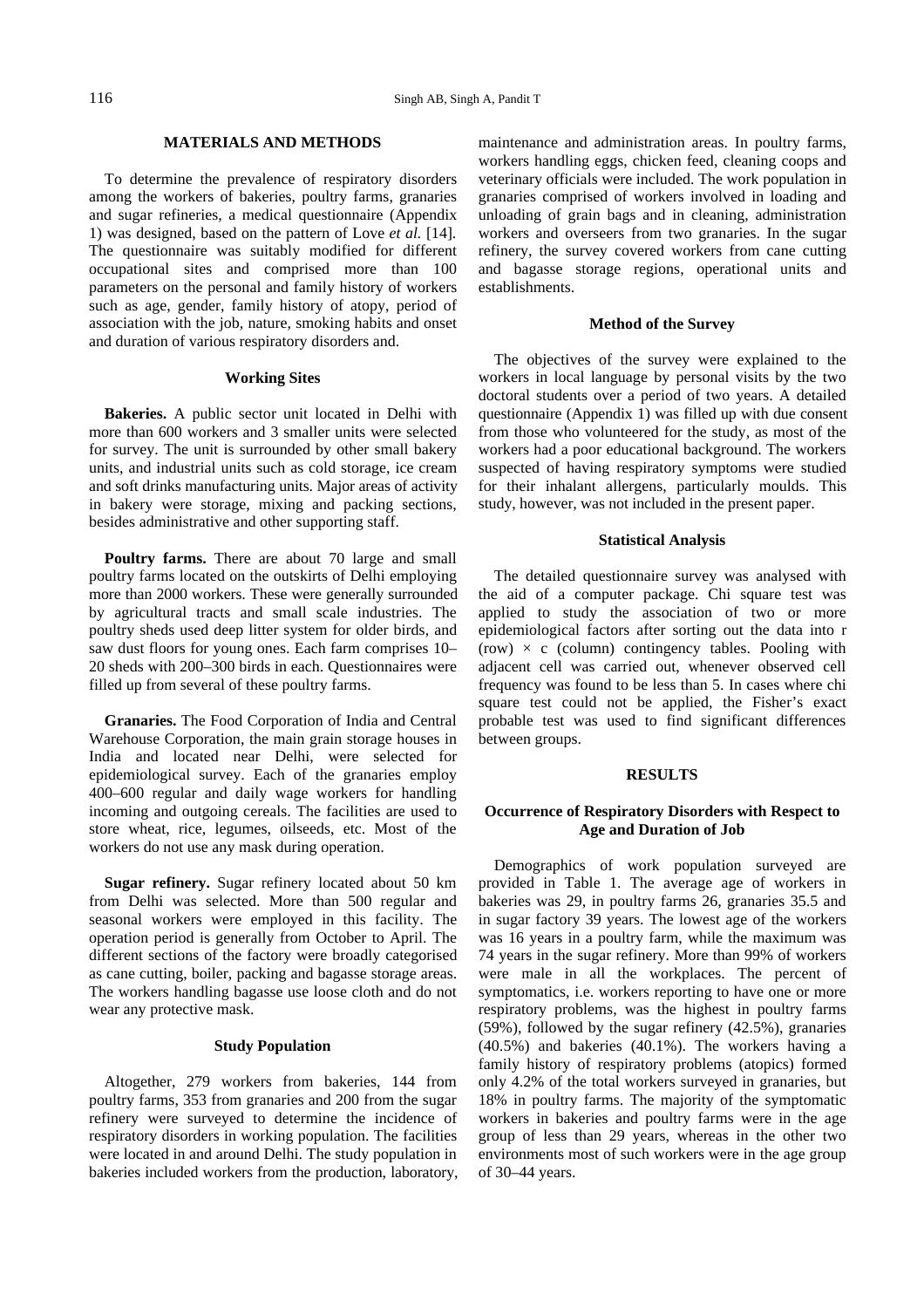#### Respiratory diseases among agricultural workers in India 117

| <b>Sites</b>    | Total<br>number of |         | Age (years) |      |     | Gender         |    | Family<br>history of atopy |             | Symptoms of<br>respiratory disorders |
|-----------------|--------------------|---------|-------------|------|-----|----------------|----|----------------------------|-------------|--------------------------------------|
|                 | workers            | Average | Max.        | Min. | M   | F              | n  | $\%$                       | $\mathbf n$ | $\%$                                 |
| <b>Bakeries</b> | 279                | 29      | 55          | 19   | 277 | $\overline{c}$ | 23 | 8.2                        | 112         | 40.1                                 |
| Poultry farms   | 144                | 26      | 70          | 16   | 141 | 3              | 26 | 18.1                       | 86          | 59.0                                 |
| Granaries       | 353                | 35.5    | 56          | 18   | 351 | 2              | 15 | 4.2                        | 143         | 40.5                                 |
| Sugar refinery  | 200                | 39      | 74          | 19   | 200 | $\theta$       | 10 | 5.0                        | 85          | 42.5                                 |

**Table 1.** Distribution of workers with family history of atopy and symptoms of respiratory disorders at different occupational sites.

Atopy: Having definite family history of respiratory allergic symptoms. M - Male; F - Female

The highest prevalence of work-related symptoms (40.2%) was recorded in poultry farm workers, closely followed by workers of the sugar refinery (39.4%) (Tab. 2). An increase in work-related symptoms at respective workplaces was reported by most of the workers having work-related respiratory problems. The majority of these workers reported having less or no symptoms when away from workplace.

The distribution of a positive response to the query about occurrence of respiratory disorders with the progression of duration of job is given in Table 3. Considerable positive response (>60%) was recorded in poultry farm workers with more than 10 years duration of job, while the lowest (8.3%) was recorded in workers of the sugar refinery. In poultry farms, only two workers had a long association with the job greater than 15 years, while most of them had been working for less than 5 years. Granaries had 138 workers with more than 15 years of employment. A distinct relationship was recorded between positive response and job duration in poultry farms. Many workers felt an increase in their respiratory symptoms over a period since joining the poultry farms. In other environments such a relationship was not found.

The incidence of cough, breathlessness and rhinitis with respect to age and duration of job in different work environments is presented in Tables 4 and 5.

**Table 2.** Prevalence of work-related respiratory disorders in workers of different agricultural industry facilities.

## **Symptoms of Persistent Cough**

**Bakeries.** Cough was reported by 22.2% of the 279 bakery workers surveyed, of which 60% had it with phlegm and the rest had a dry cough. The worst period was from November to February. The incidence of cough was invariant with the age of the workers  $(p > 0.05)$  (Tab. 4). Gradual increase in the incidence of cough was observed with increased duration of job. The highest incidence of cough (34.2%) was reported by workers more than 15 years association with the job (Tab. 5).

**Poultry farms.** Of the 144 poultry farm workers surveyed, 35.4% reported having the cough, with a worst period being from November to February. Dry cough was reported by 35.0% of symptomatic workers, while 65.0% had cough with phle influenced the incidence with more than 10 years 85.7% of the cases.

**Granaries.** Of the 353  $21.5%$  reported having cough 35.5% had dry cough phlegm. The worst period of suffering was from November to February, similar to other environments.

**Table 3.** Distribution of a positive response to the query about occurrence of respiratory problems with respect to period of association with the job.

| Occurrence of                             |                    |                   | Percent (%) of workers with positive response |                   | Period of                   | Bakerie        |
|-------------------------------------------|--------------------|-------------------|-----------------------------------------------|-------------------|-----------------------------|----------------|
| symptoms                                  | <b>Bakeries</b>    | Poultry<br>farms  | Granaries                                     | Sugar<br>refinery | association<br>with the job | Total / Ye     |
| Symptoms associated<br>with workplace     | 36.0               | 40.2              | 37.5                                          | 39.4              | $\leq$ 5                    | 129/1<br>12.49 |
| Increase in symptoms<br>at workplace      | 30.0               | 36.4              | 34.5                                          | 36.2              | $6 - 10$                    | 63/<br>14.39   |
| Specific area where<br>symptoms aggravate | 26.0/10.0<br>ST/PK | 32.1/8.2<br>SH/HT | 14.0/20.4<br>GD/LD                            | 27.2/3.8<br>BG/CC | $11 - 15$                   | 46/<br>17.49   |
| Better when away<br>from workplace        | 33.0               | 38.2              | 34.0                                          | 28.4              | >15                         | 41/<br>14.69   |

ST= Storage section; PK= Packing section; SH= Shed; HT= Hatchery; GD= Godown; LD= Loading /Unloading; BG= Bagasse storage; CC= Cane cutting section

| egm. Older age significantly      |  |
|-----------------------------------|--|
| e of cough $(p < 0.01)$ . Workers |  |
| rs of employment had cough in     |  |
|                                   |  |
|                                   |  |
| 3 granary workers surveyed, only  |  |
| a cough. From those having a      |  |
| ugh, while 63.1% had cough with   |  |

| Period of<br>association | <b>Bakeries</b> | Poultry<br>farms | Granaries   | Sugar<br>refinery |
|--------------------------|-----------------|------------------|-------------|-------------------|
| with the job             | Total / Yes     | Total / Yes      | Total / Yes | Total / Yes       |
| $\leq$ 5                 | 129/16          | 102/23           | 37/10       | 44/9              |
|                          | 12.4%           | 22.5%            | 27.0%       | 20.5%             |
| $6 - 10$                 | 63/9            | 26/6             | 82/20       | 24/2              |
|                          | 14.3%           | 23.1%            | 24.4%       | 8.3%              |
| $11 - 15$                | 46/8            | 14/9             | 96/22       | 28/3              |
|                          | 17.4%           | 64.2%            | 22.9%       | 10.7%             |
| >15                      | 41/6            | 2/2              | 138/27      | 104/17            |
|                          | 14.6%           | 100%             | 19.6%       | 16.4%             |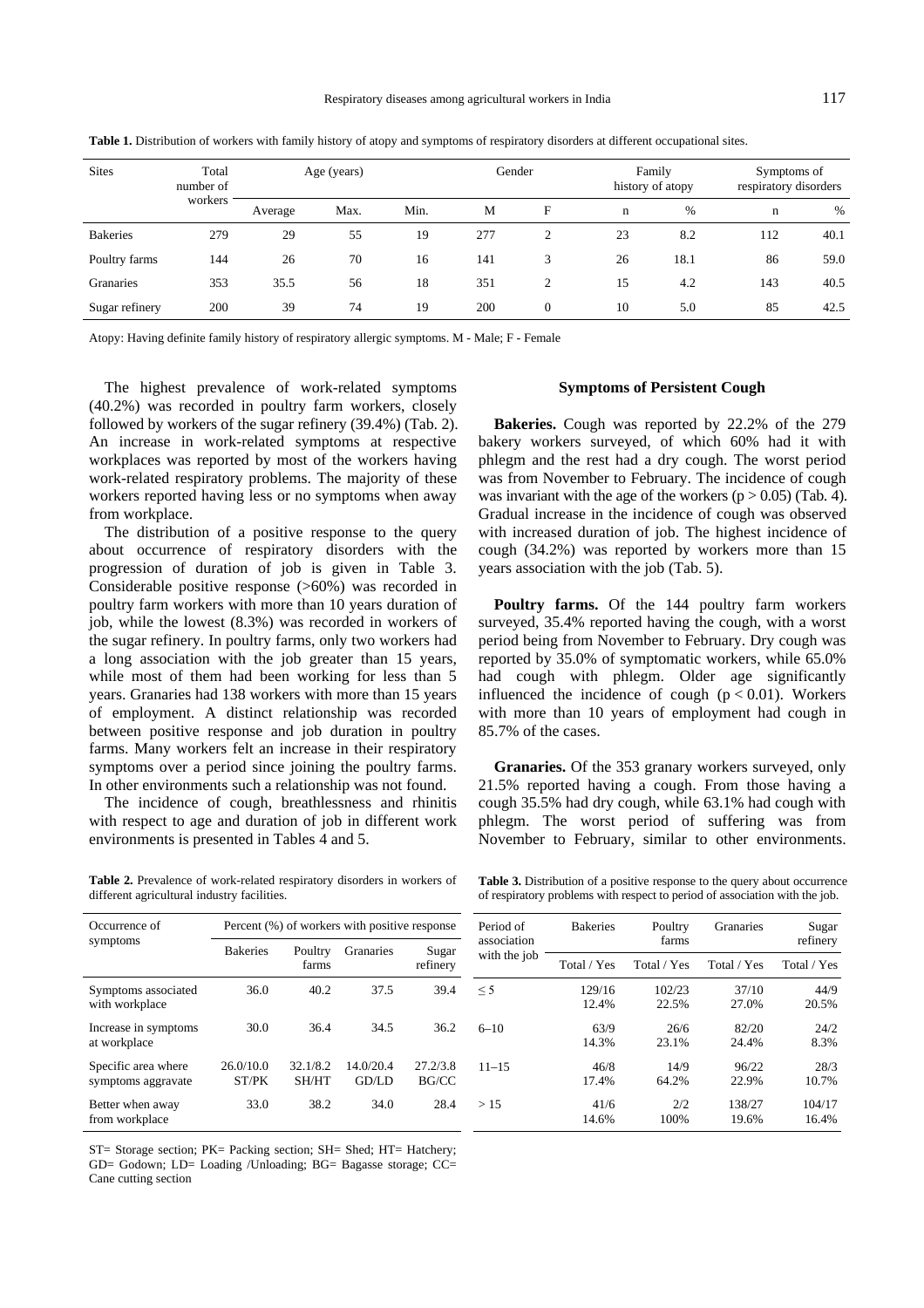| Respiratory           |           |            | <b>Bakeries</b> |           |            | Poultry farms |                       |            | Granaries  |            |           | Sugar refinery |            |  |
|-----------------------|-----------|------------|-----------------|-----------|------------|---------------|-----------------------|------------|------------|------------|-----------|----------------|------------|--|
| symptoms              |           | $<$ 29     | $30 - 44$       | >45       | $<$ 29     | $30 - 44$     | >45                   | $\leq$ 29  | $30 - 44$  | >45        | $<$ 29    | $30 - 44$      | >45        |  |
| Cough                 | n<br>$\%$ | 30<br>18.0 | 29<br>29.6      | 20.0      | 32<br>31.1 | 17<br>44.7    | $\mathcal{L}$<br>66.6 | 12<br>16.4 | 48<br>20.6 | 16<br>34.0 | 5<br>10.4 | 16<br>19.3     | 17<br>24.6 |  |
| <b>Breathlessness</b> | n<br>$\%$ | 11<br>6.6  | 15<br>15.3      | 4<br>26.5 | 14<br>13.6 | 12<br>31.6    | 66.6                  | 2<br>2.7   | 23<br>9.9  | 10<br>21.3 | 2.1       | 9<br>10.8      | 10<br>14.5 |  |
| <b>Rhinitis</b>       | n<br>$\%$ | 33<br>19.9 | 23<br>23.5      | 5<br>33.3 | 30<br>29.1 | 21<br>55.2    | 66.6                  | 12<br>16.4 | 37<br>15.9 | Q<br>19.1  | 8<br>16.7 | 20.4           | 11<br>15.9 |  |

**Table 4.** Incidence of different respiratory symptoms among workers from different work environments with respect to the age (years).

Older workers suffered significantly ( $p < 0.05$ ) more from cough than their younger counterparts. Incidence of cough in the workers of granaries was found to be significantly  $(p < 0.05)$  influenced by the time of employment, and also by family history of atopy. A strong association  $(p < 0.001)$  between smoking and incidence of cough was established, as out of 76 workers having cough, 53 were smokers.

**Sugar refinery.** Out of 200 workers surveyed in the sugar refinery, 38% reported having persistent cough. Of these, 21.1% had dry cough and 71% had cough with phlegm. The period from November to February was the worst period for most of the sugar refinery workers, as also observed in other agricultural facilities. Surprisingly, there was no significant association ( $p > 0.05$ ) of cough with age, family history of atopy and period of employment, contrary to the workers of poultry farms and bakeries.

# **Symptoms of Breathlessness**

**Bakeries.** Out of 279 bakery workers surveyed, only 10.8% suffered from breathlessness, of whom 66% had it along with wheeze. The worst period of breathlessness was from November to February. Most of the workers suffering from breathlessness were over 45 years of age (Tab. 4). The workers with a longer period of employment reported a higher incidence (29.3%) of breathlessness (Tab. 5).

**Poultry farms.** Breathlessness was observed in 19.4% of poultry workers surveyed. Of these, 57% reported having wheeze, while 28% had no wheeze. The remaining 15% either could not pinpoint or had both the types of symptoms during different times of the year. A high incidence of breathlessness (31.6%) was observed in the age group of 30–44 years, as compared to only 13.6% incidence in workers under 29 years. Workers with a long period of association with their jobs in poultry farms (11– 15 years) had significantly higher incidence ( $p < 0.05$ ) of breathlessness (42.9%) as compared to workers with a short period  $\left($  <5 years) of employment (11.8%).

**Granaries.** Of the total of 353 granary workers surveyed, only 35 (9.9%) suffered from breathlessness. Breathlessness with wheeze was observed in 34.2% of symptomatic workers, while others experienced no wheeze. Older workers suffered significantly more  $(p < 0.05)$  from breathlessness as compared to their younger counterparts (Tab. 4). However, duration of job did not significantly influence breathlessness ( $p > 0.05$ ) in granary workers (Tab. 5).

**Sugar refinery.** In the sugar refinery, 10% of the 200 workers surveyed suffered from breathlessness and 80% of them had wheeze. Breathlessness was found independent of age and family history. However, it varied significantly ( $p < 0.05$ ) with the duration of job (Tab. 5).

| Table 5. Incidence of different respiratory symptoms among workers of different work environments with respect to duration of the job (years). |  |  |  |  |
|------------------------------------------------------------------------------------------------------------------------------------------------|--|--|--|--|
|------------------------------------------------------------------------------------------------------------------------------------------------|--|--|--|--|

| Respiratory |      | <b>Bakeries</b>  |          |           |      |       | Poultry farms |           |     |          | Granaries |           |      |                | Sugar refinery |                |      |
|-------------|------|------------------|----------|-----------|------|-------|---------------|-----------|-----|----------|-----------|-----------|------|----------------|----------------|----------------|------|
| symptoms    |      | $<$ 5            | $6 - 10$ | $11 - 15$ | >15  | $<$ 5 | $6 - 10$      | $11 - 15$ | >15 | $\leq$ 5 | $6 - 10$  | $11 - 15$ | >15  | $<$ 5          | $6 - 10$       | $11 - 15$      | >15  |
|             |      | 129 <sup>a</sup> | 63       | 46        | 41   | 102   | 26            | 14        | 2   | 37       | 82        | 96        | 138  | 44             | 24             | 28             | 104  |
| Cough       | n    | 21               | 13       | 14        | 14   | 29    | 8             | 12        | 2   | 3        | 19        | 15        | 39   | 6              | 2              | $\overline{4}$ | 26   |
|             | $\%$ | 16.3             | 20.6     | 30.4      | 34.1 | 28.4  | 30.8          | 85.7      | 100 | 8.1      | 23.2      | 15.6      | 28.3 | 13.6           | 8.3            | 14.3           | 25.0 |
| Breath-     | n    | 4                |          | 9         | 12   | 12    | -6            | 6         | 2   | 2        |           | 8         | 18   | $\overline{c}$ | 2              |                | 15   |
| lessness    | $\%$ | 3.1              | 7.9      | 19.6      | 29.3 | 11.8  | 23.1          | 42.9      | 100 | 5.4      | 8.5       | 8.3       | 13.0 | 4.5            | 8.3            | 3.6            | 14.4 |
| Rhinitis    | n    | 23               | 18       | 10        | 10   | 28    | 9             | 14        | 2   | 5        | 12        | 17        | 24   | 8              | 4              | $\overline{4}$ | 20   |
|             | $\%$ | 17.9             | 28.6     | 21.7      | 24.4 | 27.5  | 34.6          | 100       | 100 | 13.5     | 14.6      | 17.7      | 17.4 | 18.2           | 16.7           | 14.3           | 19.2 |

a Total number of workers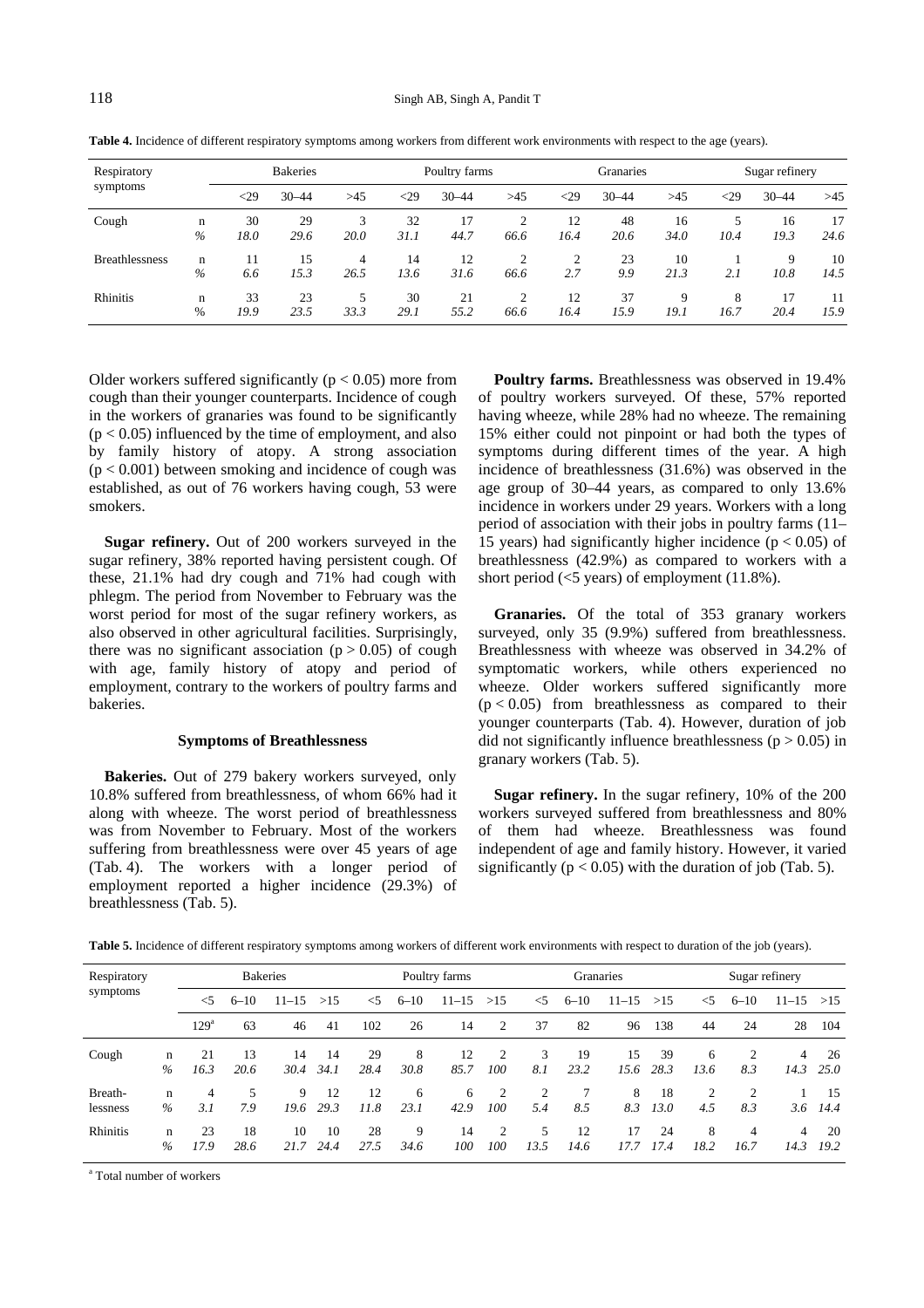# **Effect of Smoking Habits on Cough and Breathlessness**

Among "bidi"\* and cigarette smokers from bakeries 33.3% and 25.0%, respectively, reported having persistent cough and 17.4% and 16.6%, respectively, reported having breathlessness. In poultry farms, almost 50% of the workers who smoked suffered from bouts of cough.

In granaries, out of the total 353 workers surveyed, 151 were regular smokers and 28 were irregular smokers. Considering the type of smoking it was found that 63.2% used "bidies", 18.9% chewed tobacco and only 10.6% were cigarette smokers. In the sugar refinery, out of 200 workers, 42% were regular smokers. Smoking habit significantly influenced the incidence of cough  $(p < 0.001)$  in workers of granaries and sugar factory, but did not influence significantly breathlessness ( $p > 0.01$ ).

# **Symptoms of Rhinitis**

**Bakeries.** Various symptoms of rhinitis (running nose, persistent cold and watery eyes) were observed in 21.9% of 279 workers surveyed in the bakeries, and more than half of them were below 29 years of age. Contrary to cough and breathlessness, there was no evidence of significant association of any kind between age and period of association with the job and the incidence of rhinitis ( $p > 0.05$ ). It is interesting to note that 50.8% of workers having rhinitis were also suffering from cough, and 20% from breathlessness. This indicates a strong influence of rhinitis on the incidence of cough and breathlessness ( $p < 0.05$ ) as also observed in clinical practice.

**Poultry farms.** Symptoms of rhinitis were reported by 36.8% of the poultry workers. All the workers with a job duration greater than 11 years in a poultry farm, had symptoms of rhinitis (Tab. 5). As in the case of bakery workers, the incidence of rhinitis had a bearing on the incidence of both cough and breathlessness.

**Granaries.** In the granaries, only 58 (16.4%) workers out of 353 had rhinitis. Of these, 4% had sneezing, 45 had running nose and 41 had itching in the nose. Incidence of rhinitis was invariant with age, family history of atopy and duration of employment, but was significantly associated with smoking habit of workers  $(p < 0.01)$ . Further, the incidence of rhinitis was significantly associated  $(p < 0.01)$  with cough as well as with breathlessness.

**Sugar refinery.** In the sugar refinery, 18% of the surveyed workers reported having rhinitis. Its incidence was invariant with age and duration of the employment of the subjects. It appeared to be slightly related to family history of atopy. Incidence of rhinitis was strongly related  $(p < 0.01)$  to the incidence of cough and breathlessness.

# **DISCUSSION**

Response to questionnaire survey in different workplaces revealed that 40% of bakery and granary workers, 42% of sugar refinery workers and even 59% of poultry farm workers suffered from one or more respiratory problems. This figure is 4–5 times higher than the estimates from a small sample of general population survey for allergic ailments carried out about 3 decades ago in Delhi [39]. According to a survey conducted recently [7] occupational asthma alone accounts for 5– 15% of total cases of asthma.

The prevalence of respiratory symptoms among agricultural subjects residing near the workplaces was not investigated and thus the prevalence of respiratory disorders in workers could not be compared with such a control group. The percentage of employees working in offices and establishments was far less than those working in other sections of different facilities.

The information on family history of disease from workers of all the facilities surveyed, has shown that hereditary factors (atopy) did not influence the incidence of respiratory symptoms in examined workers ( $p > 0.05$ ), except in granaries where incidence of cough was significantly associated with family history ( $p < 0.05$ ). Thus, environment seems to have influenced the onset of symptoms in these groups of workers. The greater role of environment as compared to genetic factor has also been emphasised by other workers in the case of respiratory allergy [3, 27].

Work-related respiratory symptoms in different agricultural industry facilities were reported by more than 40% workers of poultry farms, followed by sugar refinery workers. In all the work environments, respiratory symptoms were reported to increase by most of the symptomatic workers. In the storage section of the bakeries, more workers suffered compared to those working in the packing unit. This could be due to the presence of flour dust containing microbial and mite populations [16].

In poultry farms, those working in sheds suffered more than the workers of the hatchery section. It is possible that feeds in the poultry shed with a rich microbial content could sensitize work population due to extensive exposure.

In granaries, workers engaged in the loading and unloading of grain had a higher prevalence of respiratory symptoms than those working in godowns. Workers handling grain are exposed to much higher levels of microbial allergens than the general population [13]. Grain dust asthma and rhinitis is known to be triggered by different allergens present in grain dusts around the exposed population [4, 5, 43]. Occurrence of work-related respiratory symptoms in India is observed to be as high as in Polish farmers [36] handling grain dust. Work-related respiratory symptoms are also reported by 58.5% of the employees working on pig farms in Poland [15]. Our observations on occupation-related respiratory disorders are thus broadly in agreement with other workers.

 \* "Bidi smokers": Those who smoked "bidi", e.g. an indigenous preparation made of dry tobacco powder wrapped in a tree leaf.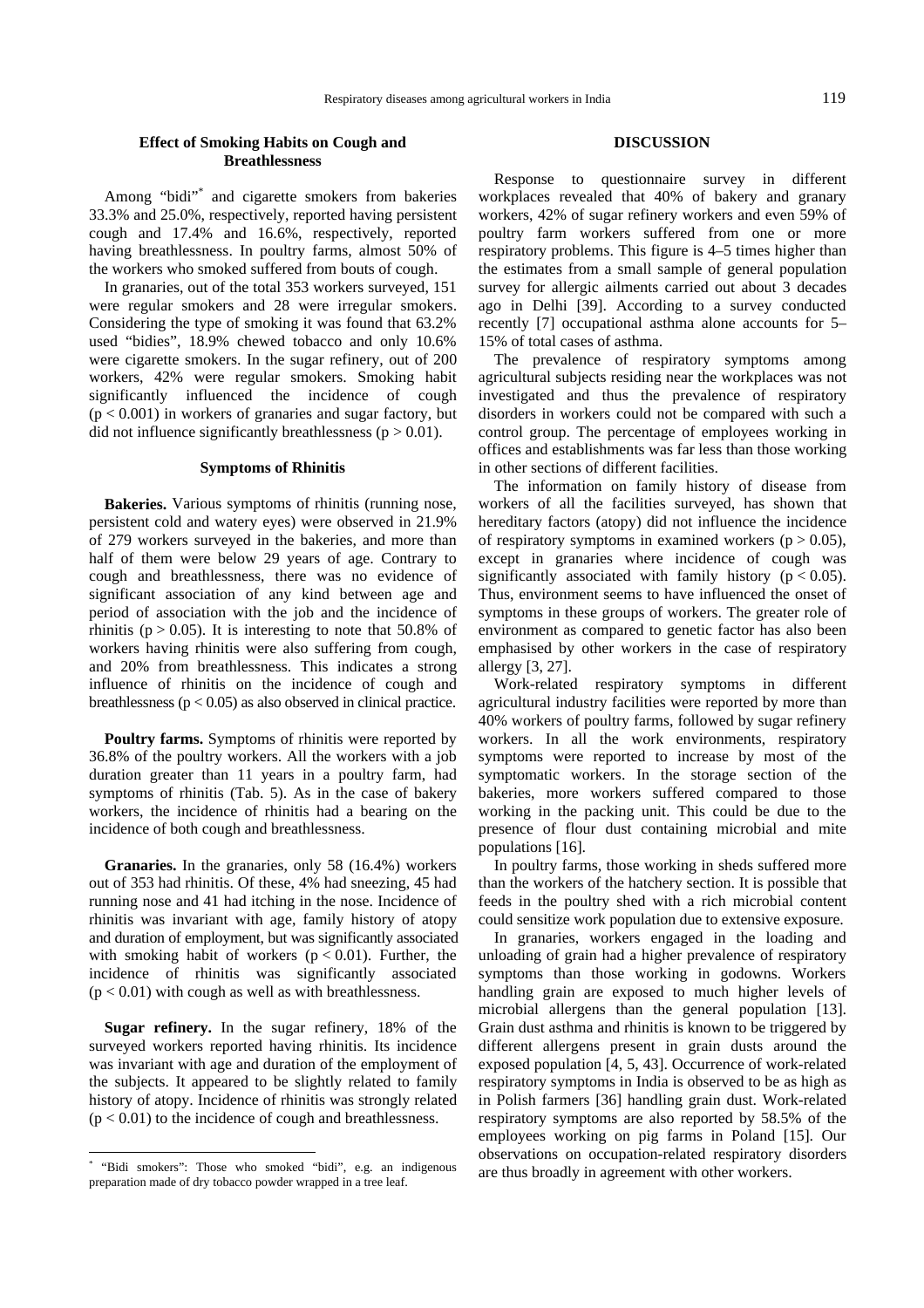It is interesting to note that age had no influence on the incidence of cough and rhinitis in workers of bakeries, granaries and sugar factory. By contrast, age significantly  $(p < 0.05)$  influenced the incidence of breathlessness in the subjects of all the work environments under study. Older workers had a higher incidence of breathlessness as compared to their younger counterparts. This could be partially due to chronic obstructive lung damage. Age significantly ( $p < 0.05$ ) influenced the incidence of cough and rhinitis in poultry farm workers.

In the case of poultry farm workers, the incidence of respiratory symptoms increased with the duration of employment. Thus, it could be possible to predict association between the duration of job in this environment and the severity of symptoms. It is probable that different environments have a different effect on the workers, with poultry environment playing a greater role in causing respiratory/allergic dysfunction, compared to other environments studied.

Period of association with the job is an important epidemiological factor that influenced the incidence of cough and breathlessness among the bakery and poultry farm workers. It also influenced the incidence of cough in the granary workers, and the incidence of breathlessness in sugar refinery workers. More than 50% of bakery and poultry farm workers were employed for 1–10 years, and it was found that the incidence of cough, breathlessness and rhinitis in both work environments was significantly correlated with job duration ( $p < 0.05$ ).

However, in bakery workers, rhinitis was not observed to be influenced by period of employment. Moreover, the incidence of rhinitis usually did not vary among the workers of different sections, indicating that rhinitis is not associated or influenced ( $p > 0.05$ ) by working sections of a particular facility. In bakeries, this could be due to rotational shift of workers in different sections. On the contrary, workers dealing with chicken feed in poultry farms had the highest incidence (55.8%) of rhinitis.

Most of the workers having symptoms reported their seasonal occurrence, with the worst period being the winter season (November–February). This could be due to bacterial or viral infections, as has been suggested by other workers [11, 26].

Smoking habit was recorded in more than 30% of bakery and poultry farm workers and over 70% of the smokers smoked "bidi". An interesting feature observed was that smoking habit influenced significantly the incidence of cough in the workers  $(p < 0.001)$  but had no direct effect on breathlessness and rhinitis. It is assumed that smoking has an additive effect on the incidence of respiratory diseases [8, 38]. Recently, Zuskin *et al.* [41] have observed that swine confinement workers with smoking habit had significantly higher prevalence of chronic cough, phlegm and bronchitis as compared to nonsmokers.

Another interesting observation made during the present survey was the significant association of incidence of cough and breathlessness with the incidence of rhinitis. This confirms the common clinical observation that rhinitis if not treated in time may lead to development of bronchial asthma.

# **Airborne Fungi in Agricultural Industry Facilities and Their Effect on Exposed Workers**

We have reported qualitative and quantitative prevalence of airborne fungi in each of the above work environments studied [19, 21, 32, 35]. *Aspergillus* spp., *Penicillium* spp., smuts and *Cladosporium* spp. constituted up to 90% of the total fungal spore load in a bakery. *Aspergillus flavus* was characteristic of the storage section of a bakery while *Aspergillus niger* of the packing section. Skin test results in bakery workers with fungal allergens prevalent indoors showed a marked positivity which was confirmed by the raised specific IgE antibodies in the sera of symptomatic workers [32, 34].

In poultry farms, the air had a higher concentration of fungi in the places where poultry was kept (sheds), than in control air. *Candida albicans*, smuts, *Scopulariopsis brevicaulis* and *Penicillium nigricans* were found to be characteristic of poultry sheds, while *Aspergillus flavus*, *A. niger* and *Cladosporium* of hatchery. ELISA measurements in the sera of poultry farm workers for fungal specific IgE antibodies revealed that *Aspergillus sydowi*, *A. japonicus* and *Scopulariopsis brevicaulis*  elicited raised IgE in a greater number of wokers compared to the control group [33, 35].

*Aspergillus flavus* and *Ustilago* (smut) were the most predominant fungi in a grain storage facility. Their concentration was significantly higher ( $p < 0.005$ ) than in outside control air [21].

In the bagasse unit and cane cutting sections of the sugar refinery, thermophilic fungi and actinomycetes were important components of air. We found sensitization to different species of *Aspergillus*, *Penicillium nigrum* and *Saccharomyces cerevisiae* in the workers of the sugar refinery. Thermophilic actinomycetes and *A. fumigatus* are known causes of bagassosis in the sugar refinery workers. High titres of specific IgE antibodies against these microorganisms were observed in the sera of the symptomatic workers of the sugar refinery [19, 20].

# **CONCLUSIONS**

From the present survey pertaining to respiratory/ allergic symptoms among the workers of different agricultural industry facilities in India, it is concluded that: respiratory symptoms in employees of different facilities range from 40–60%, and 36–40% of workers have definite work-related symptoms. These figures are broadly comparable to the prevalence of respiratory symptoms in workers from UK, USA and Poland. Family history seems to have least effect on the incidence of work-related cough, breathlessness and rhinitis. The longer the duration of employment, the higher was the prevalence of respiratory symptoms in workers. Smoking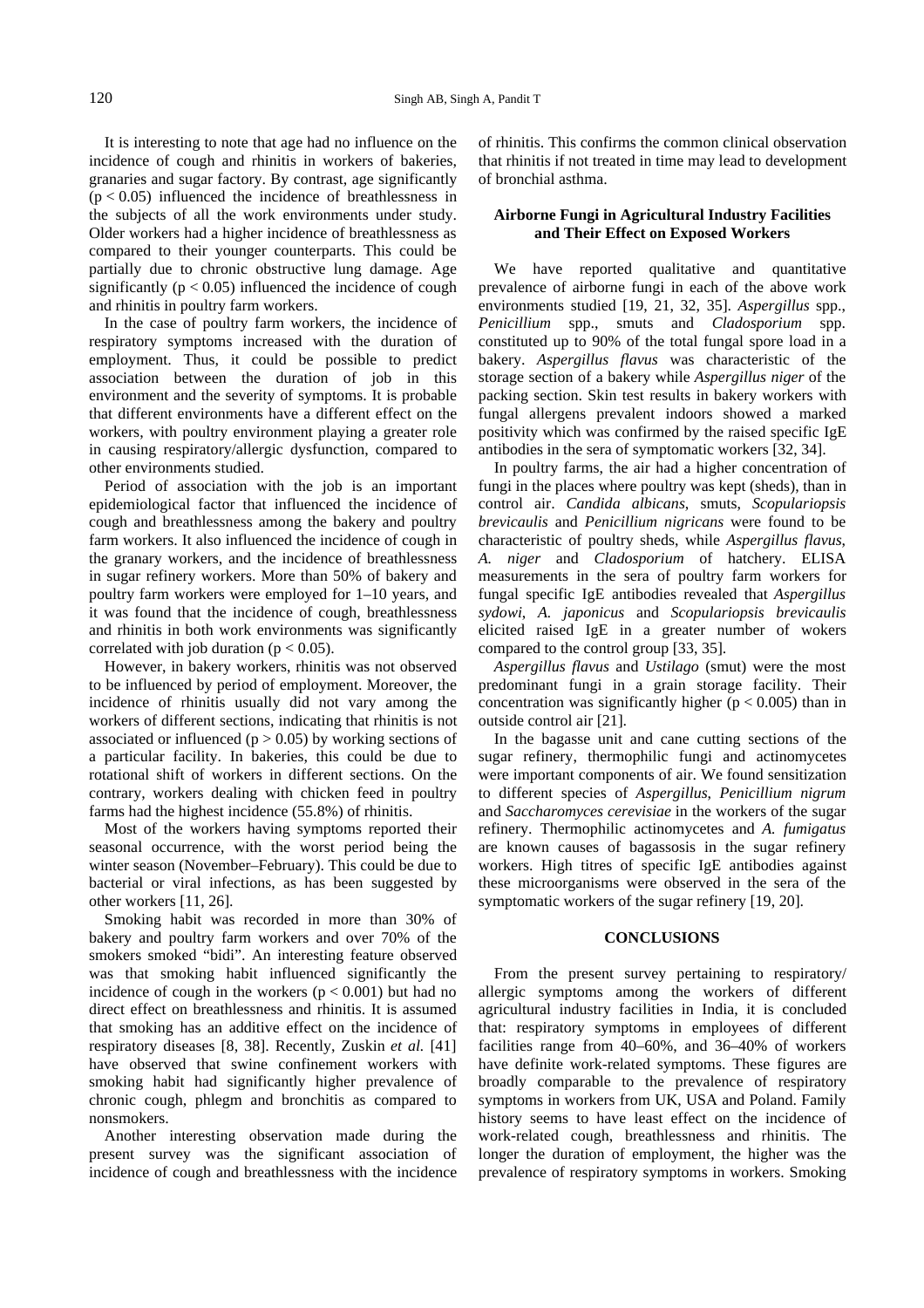habits influence the incidence of cough, and to some extent breathlessness. Rhinitis influences significantly the incidence of both cough and breathlessness.

#### **Acknowledgements**

The authors are extremely grateful to biostatistician, Dr. C. K. Gupta, and to Miss Arnima Rawat and Deepali Rani for their assistance in the analysis and preparation of the manuscript, and to the management and workers of each agricultural unit for their cooperation. The study was supported by Ministry of Environment and Forestry, Government of India, New Delhi.

#### **REFERENCES**

1. Andrae S, Axelson O, Björksten B, Fredriksson M, Kjellman NIM: Symptoms of bronchial hyperreactivity and asthma in relation to environmental factors. *Arch Dis Child* 1988, **63**, 473–478.

2. Bar-Sela S, Teichtal H, Lutsky I: Occupational asthma in poultry workers. *J Allergy Clin Immunol* 1984, **73**, 271–275.

3. Berciano FA, Crespo M, Bew CG, Alvarez FV: Serum levels of total IgE in nonallergic children. Influence of genetic and environmental factors. *Allergy* 1987, **42**, 267–283.

4. Blainey AD, Topping MD, Ollier S, Davis RJ: Allergic respiratory disease in grain workers. The role of storage mites. *J Allergy Clin Immunol* 1989, **84**, 296–303.

5. Blainey AD, Power M, Gould JRM, Crook B: The respiratory and immunological effects of grain dust exposure in the U.K. *Thorax* 1995, **50** (Suppl), A 71.

6. Butcher BT, O'Neil CE, Jones RN: The respiratory effects of cotton dust. **In:** Salvaggio JE, Stankus RP (Eds): *Clinics and Chest Medicine,* 63–70. WB Saunders, Philadelphia 1983.

7. Butcher BT, Salvaggio JE: Occupational asthma. *J Allergy Clin Immunol* 1986, **78**, 547–549.

8. Donham KJ, Zavala DC, Merchant JA: Respiratory symptoms and lung function among workers in swine confinement buildings: a cross

sectional epidemiological study. *Arch Environ Health* 1984, **39**, 96–101. 9. Dutkiewicz J: Bacteria and fungi in organic dust as potential health hazard. *Ann Agric Environ Med* 1997, **4**, 11–16.

10. Jaakkola JJK, Paunio M, Virtanen M, Heinonen OP: Low level air pollution and upper respiratory infections in children. *Am J Public Health* 1991, **81**, 1060–1063.

11. Järvinen KAJ, Pirila V, Björksten F, Keskinen H, Lehtinen M, Stubb S: Unsuitability of bakery work for a person with atopy: a study of 234 bakery workers. *Ann Allergy* 1979, **42**, 192–195.

12. Lacey J: Airborne agents of occupational lung disease and their detection. *Ann Agric Environ Med* 1995, **2**, 31–35.

13. Lacey J, Dutkiewicz J: Bioserosols and occupational lung disease. *J Aerosol Sci* 1994, **25**, 1371–1404.

14. Love RG, Smith TA, Gurr D, Soutar CA, Scarisbrick DA, Seaton A: Respiratory and allergic symptoms in wool textile workers. *Br J Ind Med* 1988, **45**, 727–741.

15. Mackiewicz B: Study on exposure of pig farm workers to bioaerosols, immunological reactivity and health effects. *Ann Agric Environ Med* 1998, **5**, 169–175.

16. Musk AW, Venables KM, Crook B, Nunn AJ, Hawkins R, Crook GDW, Graneek BJ, Tee RD, Farrer N, Johnson DA, Gordon DJ, Darbyshire JH, Newman Taylor AJ: Respiratory symptoms, lung function and sensitization to flour in a British bakery. *Br J Ind Med* 1989, **46**, 636–642.

17. O'Hollaren MT, Yunginger JW, Offord KP, Spomers MJ, O'Connell EJ, Ballard DJ, Scahs MI: Exposure to an aeroallergen as a possible precipitating factor in respiratory arrest in young patients with asthma. *New Engl J Med* 1991, **324**, 359–363.

18. Ozesmi M, Aslan H, Hillerdal G, Rylander R, Ozesmi C, Baris YI: Byssinosis in carpet weavers exposed to wool contaminated with endotoxin. *Br J Ind Med* 1987, **44**, 479–483.

19. Pandit T, Singh AB: Prevalence of airborne fungi in sugar factory environment. *Indian J Aerobiol* 1992, Spl Vol, 142–152.

20. Pandit T, Singh AB: *Saccharomyces cerevisiae* (yeast) a potential aeroallergen for workers of sugar industry. *Indian J Aerobiol* 1994, 13–19.

21. Pandit T, Singh S, Singh AB: Prevalence of culturable and non culturable airborne fungi in a grain store in Delhi. *Aerobiologia* 1995, **11**, 177–182.

22. Pauli G, Bessot JC, Quoix E: Effect of the environment on the development of respiratory allergies. *Rev Pneumol Clin* 1989, **45**, 231–236.

23. Peelen SJM, Heederik D, Dimichward HD, Chan Yeung M, Kennedy SM: Comparison of dust related respiratory effects in Dutch and Canadian grain handling industries: A pooled analysis. *Occup Environ Med* 1996, **53**, 559–566.

24. Petro W, Bergman KC, Heinze R, Müller E, Wulke H, Vogel J: Long term occupational inhalation of organic dust, effect on pulmonary function. *Int Arch Environ Health* 1978, **42**, 119–125.

25. Pollart SM, Chapman MD, Fiocco GP, Rose G, Platts-Mills AE: Epidemiology of acute asthma: IgE antibodies to common inhalant allergens as a risk factor for emergency visits. *J Allergy Clin Immunol* 1989, **83**, 875–882.

26. Ponka A: Asthma and low level air pollution in Helsinki. *Arch Environ Health* 1991, **46**, 262–270.

27. Popp W, Zwick H, Steyrer K, Rauscher H, Wanke T: Sensitization to aeroallergen depends on environmental factors. *Allergy* 1989, **44**, 572–575.

28. Post WK, Burdorf A, Bruggelling: Relations between respiratory symptoms and sickness among workers in the animal feed industry. *Occup Environ Med* 1994, **51**, 440–446.

29. Pritchard MG, Ryan G, Musk AW: Wheat flour sensitization and airways disease in urban bakers. *Br J Ind Med* 1984, **41**, 450–454.

30. Pritchard MG, Ryan G, Walsh BJ, Musk AW: Skin test and RAST responses to wheat and common allergens and respiratory disease in bakers. *Clin Allergy* 1985, **15**, 203–210.

31. Rylander E, Haglind P: Exposure of cotton workers in an experimental cardroom with reference to airborne endotoxins. *Environ Health Perspect* 1986, **66**, 83–86.

32. Singh A, Bhatnagar AK, Singh AB: Airborne fungi in bakery and respiratory dysfunction among workers. *Grana* 1994, **33**, 349–358.

33. Singh A, Bhatnager AK, Singh AB: *Scopulariopsis brevicaulis*: A potential environmental allergen in poultries. **In:** Jain AK (Ed): *Environment and Aerobiology*, 111–124. Pub. Int. Periodicals, New Delhi 1998.

34. Singh A, Prakash D, Singh AB: Sensitization to different species of Aspergillus in bakery workers and general atopic population. *Asian Pacific J Allergy Immunol* 1998, **16**, 5–15.

35. Singh AB, Singh A: Indoor airborne fungi as important occupational sensitizers in poultry workers. *Indoor Built Environ* 1996, **5**, 138–147.

36. Skórska C, Mackiewicz B, Dutkiewicz J, Krysińska-Traczyk E, Milanowski J, Feltovich H, Lange J, Thorne PS: Effect of exposure to grain dust in Polish farmers: Work-related symptoms and immunological response to microbial antigens associated with dust. *Ann Agric Environ Med* 1998, **5**, 147–153.

37. Swan JRM, Crook B: Airborne microorganisms associated with grain handling. *Ann Agric Environ Med* 1998, **5**, 7–15.

38. Terho EO: Farmer's Lung - an occupational disease of farmers. *Soumen Elainlaakarilehti* 1984, **90**, 176–180.

39. Vishwanathan R, Modi RK, Prasad SS, Sinha SP: Bronchial asthma and chronic bronchitis. *Ind J Med Assoc* 1965, **45**, 480–486.

40. Zejda JE, Hurst TS, Rhodes CS, Barber EM, McDuffie HH, Dosman JA: Respiratory health of swine producers: focus on young workers. *Chest* 1993, **103**, 702–709.

41. Zuskin E, Kanceljak B, Schachter EN, Wiltek TJ, Mustajbegovic J, Maayani S, Buck MG, Reinzi N: Immunological findings and respiratory function in cotton textile workers. *Int Arch Occupp Environ Health* 1992, **64**, 3137.

42. Zuskin E, Zagar Z, Schachter EN, Wiltek TJ, Mustajbegovic J, Kern J: Respiratory symptoms and ventilatory capacity in swine confinement workers. *Br J Ind Med* 1992, **49**, 435–440.

43. Zuskin E, Schachter EN, Kanceljak B, Mustajbegovic J, Wiltek TJ: Immunological and respiratory reactions in workers exposed to organic dusts. *Int Arch Occup Environ Health* 1994, **66**, 317–324.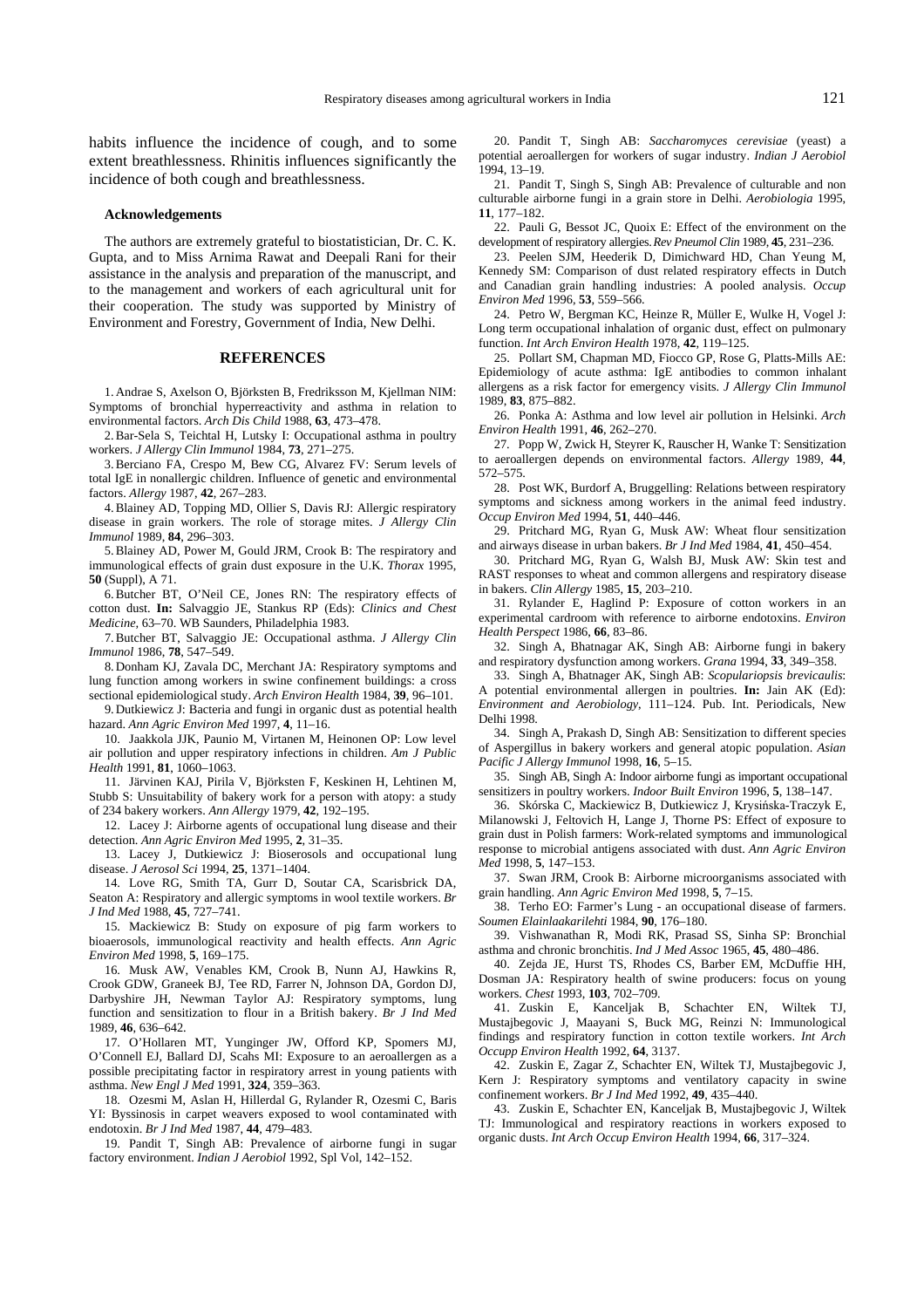122 Singh AB, Singh A, Pandit T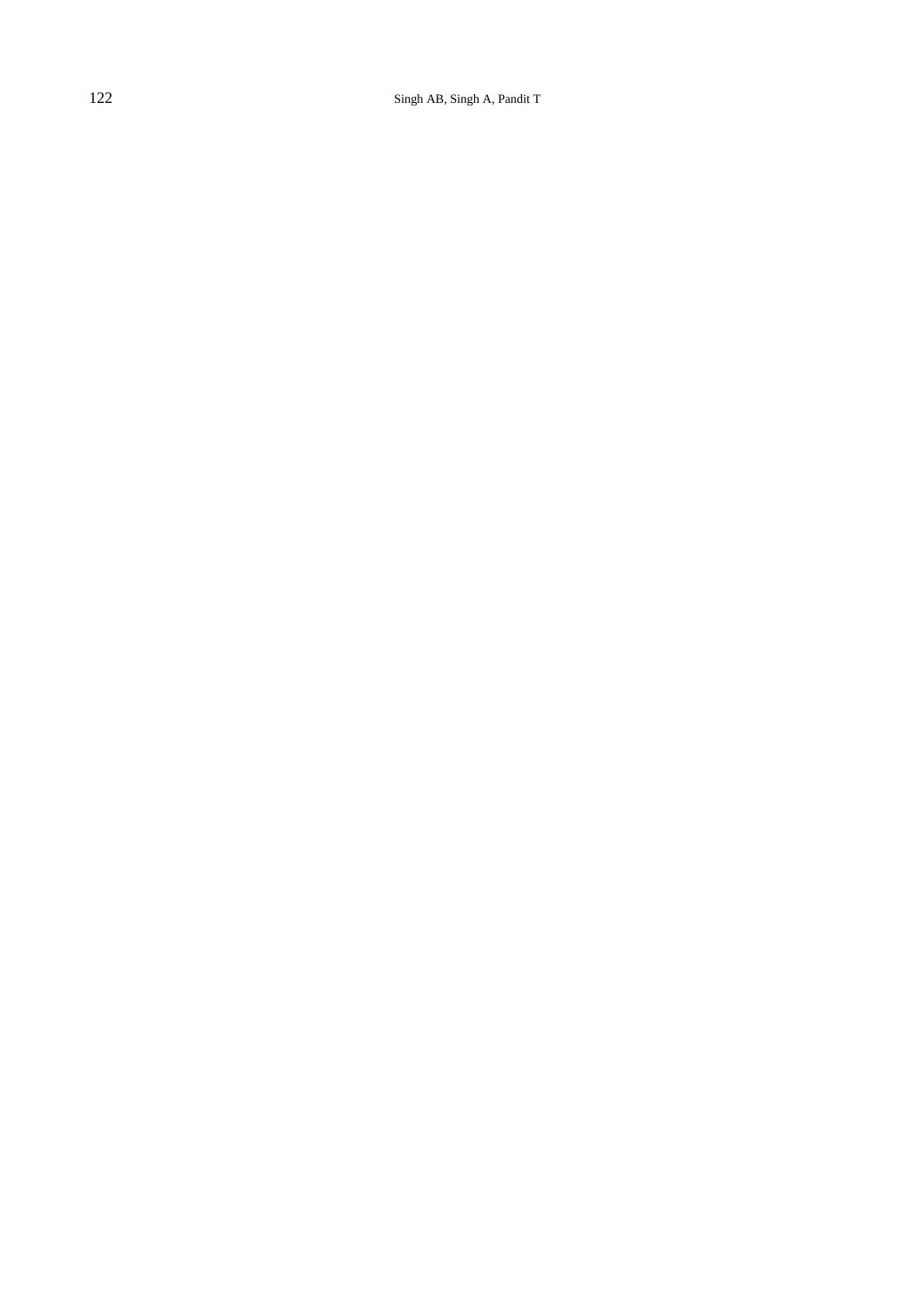# **APPENDIX 1**

#### **QUESTIONNAIRE FOR SURVEY OF OCCUPATIONAL RESPIRATORY DISORDERS DUE TO OCCUPATIONAL HAZARDS (FUNGAL SPORES AND OTHER FACTORS) IN WORKERS OF DIFFERENT WORK ENVIRONMENTS**

# **Delhi University Campus, Centre for Biochemical Technology, Delhi - 110007 (India)**

Place of work \_\_\_\_\_\_\_\_\_\_\_\_\_\_\_\_\_\_\_\_\_\_\_\_\_\_\_\_\_\_\_\_\_\_\_\_\_\_\_\_\_\_\_\_\_\_\_\_\_\_\_\_\_\_\_\_\_\_\_\_\_\_\_\_\_\_\_\_\_\_\_\_\_\_\_\_\_\_\_\_\_\_\_\_\_\_

Kindly answer questions wherever possible

| PERSONAL DATA<br>1. Name<br>2. Address<br>3. Gender<br>4. Age<br>5. Date of birth<br>6. Occupation<br>7. Association with present occupation<br>8. Period of stay in Delhi<br>9. State of origin |        | Male / Female<br>Years<br>Years |                |       |                             |                  |   |                  |                   |              |          |             |    |
|--------------------------------------------------------------------------------------------------------------------------------------------------------------------------------------------------|--------|---------------------------------|----------------|-------|-----------------------------|------------------|---|------------------|-------------------|--------------|----------|-------------|----|
| <b>HEALTH STATUS</b>                                                                                                                                                                             |        |                                 |                |       |                             |                  |   |                  |                   |              |          |             |    |
| Nature of symptoms                                                                                                                                                                               |        |                                 |                |       |                             | Duration         |   |                  |                   |              |          |             |    |
| Cough                                                                                                                                                                                            |        | Yes / No                        |                |       |                             | Years            |   |                  |                   |              |          |             |    |
| Wheezing                                                                                                                                                                                         |        | Yes / No                        |                |       | Years                       |                  |   |                  |                   |              |          |             |    |
| <b>Rhinitis</b>                                                                                                                                                                                  |        | Yes / No                        |                |       |                             | Years            |   |                  |                   |              |          |             |    |
| Conjunctivitis                                                                                                                                                                                   |        | Yes / No                        |                |       |                             | Years            |   |                  |                   |              |          |             |    |
| <b>Breathlessnesss</b>                                                                                                                                                                           |        | Yes / No                        |                |       |                             | Years            |   |                  |                   |              |          |             |    |
| Eczema                                                                                                                                                                                           |        | Yes / No                        |                | Years |                             |                  |   |                  |                   |              |          |             |    |
| Other                                                                                                                                                                                            |        | Yes / No                        |                |       |                             | Years            |   |                  |                   |              |          |             |    |
| A. COUGH                                                                                                                                                                                         |        |                                 |                |       |                             |                  |   |                  |                   |              |          |             |    |
| 1. Nature of cough                                                                                                                                                                               |        | Dry cough □                     |                |       | Cough with phelgm $\square$ |                  |   |                  |                   |              |          |             |    |
| 2. Colour of phlegm                                                                                                                                                                              |        | Yellow $\sqcap$                 |                |       |                             | White $\sqcap$   |   |                  | Blackish $\Box$   |              |          |             |    |
| 3. Period of symptoms                                                                                                                                                                            |        | Seasonal $\square$              |                |       |                             | Perennial $\Box$ |   |                  | Irregular $\Box$  |              |          |             |    |
| 4. Worst months                                                                                                                                                                                  |        | J                               | $\mathbf F$    | М     | A                           | M                | J | J                | $\mathbf{A}$      | S            | $\Omega$ | N           | D  |
| 5. Time of onset of symptoms                                                                                                                                                                     | (a.m.) | $\mathbf{1}$                    | $\mathfrak{2}$ | 3     | $\overline{4}$              | 5                | 6 | $\tau$           | 8                 | 9            | 10       | 11          | 12 |
|                                                                                                                                                                                                  | (p.m.) | $\mathbf{1}$                    | $\overline{2}$ | 3     | $\overline{4}$              | 5                | 6 | $\overline{7}$   | 8                 | $\mathbf{Q}$ | 10       | 11          | 12 |
| <b>B. BREATHLESSNESS</b>                                                                                                                                                                         |        |                                 |                |       |                             |                  |   |                  |                   |              |          |             |    |
| 1. Nature of breathlessness                                                                                                                                                                      |        | With wheezing $\square$         |                |       | Without wheezing $\square$  |                  |   |                  | Exertional $\Box$ |              |          |             |    |
| 2. Period of symptoms                                                                                                                                                                            |        | Seasonal $\square$              |                |       |                             | Perennial $\Box$ |   | Irregular $\Box$ |                   |              |          |             |    |
| 3. Worst months                                                                                                                                                                                  |        | J                               | $\mathbf F$    | M     | A                           | M                | J | $\bf J$          | A                 | S            | 0        | $\mathbf N$ | D  |
| 4. Time of onset of symptoms                                                                                                                                                                     | (a.m.) | $\mathbf{1}$                    | $\mathfrak{2}$ | 3     | $\overline{4}$              | 5                | 6 | $\tau$           | 8                 | 9            | 10       | 11          | 12 |
|                                                                                                                                                                                                  | (p.m.) | 1                               | $\overline{2}$ | 3     | $\overline{A}$              | $\overline{5}$   | 6 | $\overline{7}$   | 8                 | 9            | 10       | 11          | 12 |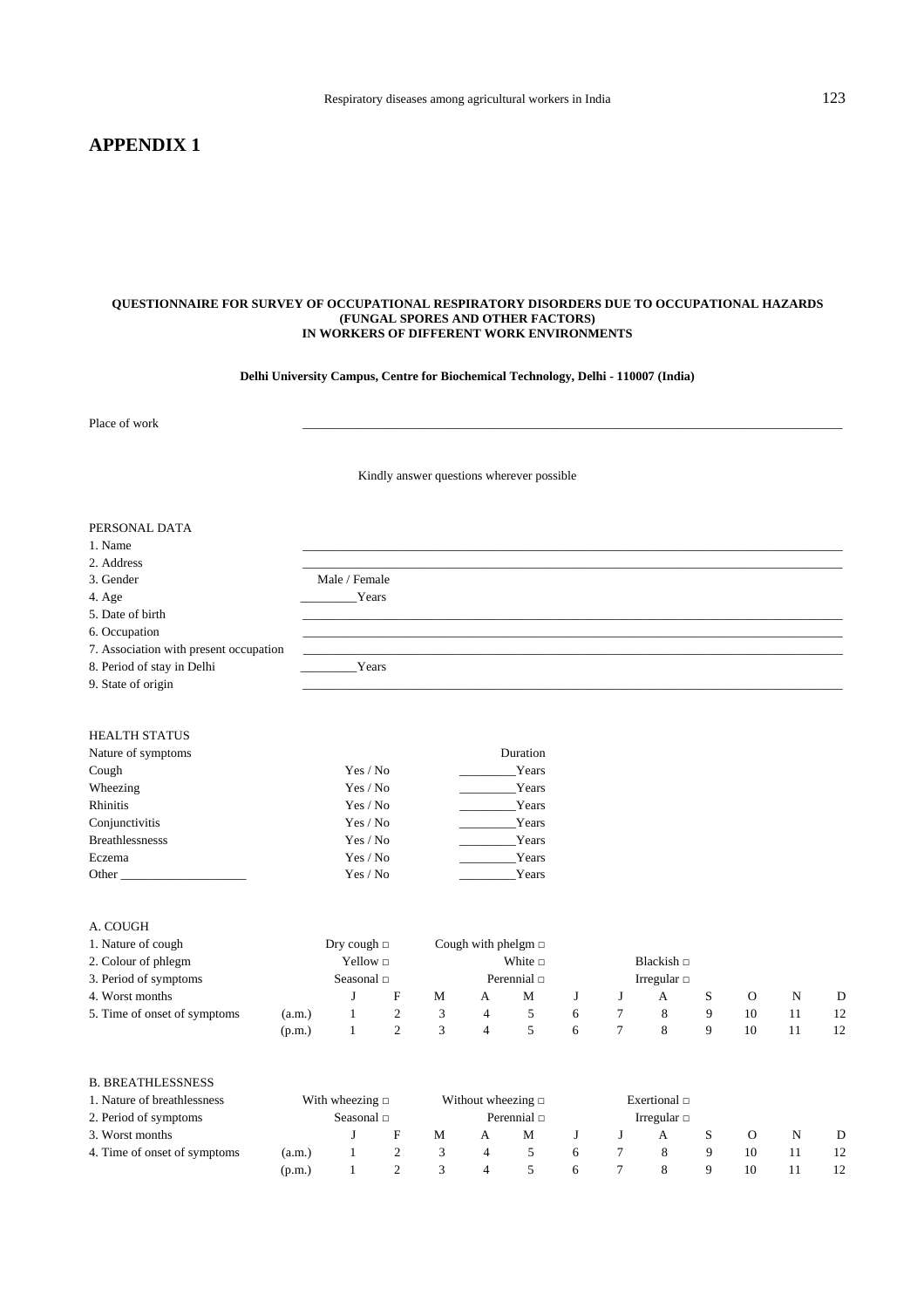# 124 Singh AB, Singh A, Pandit T

| C. RHINITIS                                        |                                |                        |                           |                     |                                 |                     |   |                               |                                  |        |                                  |                   |                 |
|----------------------------------------------------|--------------------------------|------------------------|---------------------------|---------------------|---------------------------------|---------------------|---|-------------------------------|----------------------------------|--------|----------------------------------|-------------------|-----------------|
| 1. Nature of symptoms                              |                                | Running nose $\square$ |                           |                     | Itchiness of nose □             |                     |   | Sneezing $\square$            |                                  |        | Stuffiness of nose □             |                   |                 |
| 2. Period of symptoms                              |                                | Seasonal $\Box$        |                           |                     |                                 | Perennial $\Box$    |   |                               | Irregular $\Box$                 |        |                                  |                   |                 |
| 4. Worst months                                    |                                | J                      | $\boldsymbol{\mathrm{F}}$ | M                   | А                               | M                   | J | J                             | $\boldsymbol{\mathsf{A}}$        | S      | 0                                | ${\bf N}$         | D               |
| 5. Time of onset of symptoms                       | (a.m.)                         | $\mathbf{1}$           | $\mathfrak{2}$            | $\mathfrak{Z}$      | $\overline{4}$                  | $\sqrt{5}$          | 6 | $\boldsymbol{7}$              | $\,8\,$                          | 9      | 10                               | 11                | 12              |
|                                                    | (p.m.)                         | $\mathbf{1}$           | $\overline{c}$            | 3                   | $\overline{4}$                  | 5                   | 6 | $\tau$                        | 8                                | 9      | 10                               | 11                | 12              |
| <b>D. CONJUCTIVITIS</b>                            |                                |                        |                           |                     |                                 |                     |   |                               |                                  |        |                                  |                   |                 |
| 1. Nature of symptoms                              |                                | Watering of eyes □     |                           |                     | Redness of eyes $\Box$          |                     |   |                               | Irritation of eyes $\Box$        |        | Swelling of inner lids $\square$ |                   |                 |
| 2. Period of symptoms                              |                                | Seasonal $\square$     |                           |                     |                                 | Perennial $\Box$    |   |                               | Irregular $\Box$                 |        |                                  |                   |                 |
| 3. Worst months                                    |                                | $\bf J$                | $\boldsymbol{\mathrm{F}}$ | M                   | A                               | M                   | J | J                             | $\mathbf A$                      | S      | $\mathbf{O}$                     | N                 | D               |
| 4. Time of onset of symptoms                       | (a.m.)                         | $\mathbf{1}$           | $\overline{c}$            | $\mathfrak{Z}$      | $\overline{4}$                  | 5                   | 6 | $\boldsymbol{7}$              | $\,8\,$                          | 9      | 10                               | 11                | 12              |
|                                                    | (p.m.)                         | $\mathbf{1}$           | $\overline{c}$            | 3                   | $\overline{4}$                  | 5                   | 6 | $\tau$                        | 8                                | 9      | 10                               | 11                | 12              |
| E. ECZEMA                                          |                                |                        |                           |                     |                                 |                     |   |                               |                                  |        |                                  |                   |                 |
| 1. Site of occurrence                              |                                |                        |                           |                     |                                 |                     |   |                               |                                  |        |                                  |                   |                 |
| 2. Period of symptoms                              |                                | Seasonal $\Box$        |                           |                     |                                 | Perennial $\square$ |   |                               | Irregular $\Box$                 |        |                                  |                   |                 |
| 3. Worst months                                    |                                | J                      | $\boldsymbol{\mathrm{F}}$ | M                   | А                               | $\mathbf M$         | J | J                             | $\mathbf A$                      | S      | $\mathbf O$                      | N                 | D               |
| 4. Time of onset of symptoms                       | (a.m.)                         | $\mathbf{1}$           | $\mathfrak{2}$            | $\mathfrak{Z}$<br>3 | $\overline{4}$                  | 5<br>5              | 6 | $\tau$<br>$\tau$              | $\,8\,$                          | 9<br>9 | 10                               | 11                | 12              |
|                                                    | (p.m.)                         | $\mathbf{1}$           | $\overline{c}$            |                     | $\overline{4}$                  |                     | 6 |                               | 8                                |        | 10                               | 11                | 12              |
| F. OTHER CHEST ILLNESS                             |                                |                        |                           |                     |                                 | Duration            |   |                               |                                  |        |                                  |                   |                 |
| Heart trouble                                      |                                | Yes / No               |                           |                     |                                 | Years               |   |                               |                                  |        |                                  |                   |                 |
| <b>Bronchitis</b>                                  | Yes / No                       |                        |                           |                     | _Years                          |                     |   |                               |                                  |        |                                  |                   |                 |
| Pneumonia                                          |                                | Yes / No               |                           |                     |                                 | _Years              |   |                               |                                  |        |                                  |                   |                 |
| Tuberculosis                                       |                                | Yes / No               |                           |                     |                                 | _Years              |   |                               |                                  |        |                                  |                   |                 |
|                                                    |                                | Yes / No               |                           |                     |                                 | _Years              |   |                               |                                  |        |                                  |                   |                 |
| Other                                              |                                | Yes / No               |                           |                     |                                 | Years               |   |                               |                                  |        |                                  |                   |                 |
| <b>G. OTHER PROBLEMS</b>                           |                                |                        |                           |                     |                                 |                     |   |                               |                                  |        |                                  |                   |                 |
| H. SMOKING HABITS                                  |                                |                        |                           |                     |                                 |                     |   |                               |                                  |        |                                  |                   |                 |
| 1. Do you smoke?                                   |                                | Yes / No               |                           |                     |                                 |                     |   |                               |                                  |        |                                  |                   |                 |
| 2. If yes                                          |                                | Irregularly $\Box$     |                           |                     |                                 | Regularly $\Box$    |   |                               | Chain smoker <sup>a</sup> $\Box$ |        |                                  |                   |                 |
| 3. No of smokes / day_                             |                                |                        |                           |                     |                                 |                     |   |                               |                                  |        |                                  |                   |                 |
| 4. Type                                            | Manufactured cigarettes $\Box$ |                        |                           |                     | Handrolled cigarettes $\square$ |                     |   |                               | Bidis $^b$ $\Box$                |        | Pipe $\Box$                      |                   | Cigar $\Box$    |
|                                                    |                                |                        |                           |                     |                                 |                     |   |                               |                                  |        |                                  |                   |                 |
| <b>I. FAMILY HISTORY</b>                           |                                |                        |                           |                     |                                 |                     |   |                               |                                  |        |                                  |                   |                 |
| 1. Relatives affected                              |                                | Father $\Box$          |                           |                     |                                 | Mother $\square$    |   | Grand father / mother $\Box$  |                                  |        |                                  |                   | Siblings $\Box$ |
|                                                    |                                |                        |                           |                     |                                 |                     |   |                               |                                  |        |                                  |                   |                 |
| J. PREVIOUS MEDICATION IF ANY<br>Allopathic $\Box$ |                                |                        |                           |                     | Homeopathic $\square$           |                     |   | Ayurvedic <sup>c</sup> $\Box$ |                                  |        |                                  | Unani $^d$ $\Box$ |                 |
|                                                    |                                |                        |                           |                     |                                 |                     |   |                               |                                  |        |                                  |                   |                 |

a Chain smokers are those who smokes several cigarettes / bidi at frequent intervals per day.<br><sup>b</sup> Bidi is an indigenous preparation where dry tobacco powder is wrapped in a tree leaf.<br><sup>c</sup> Ayurvedic medicines are based on t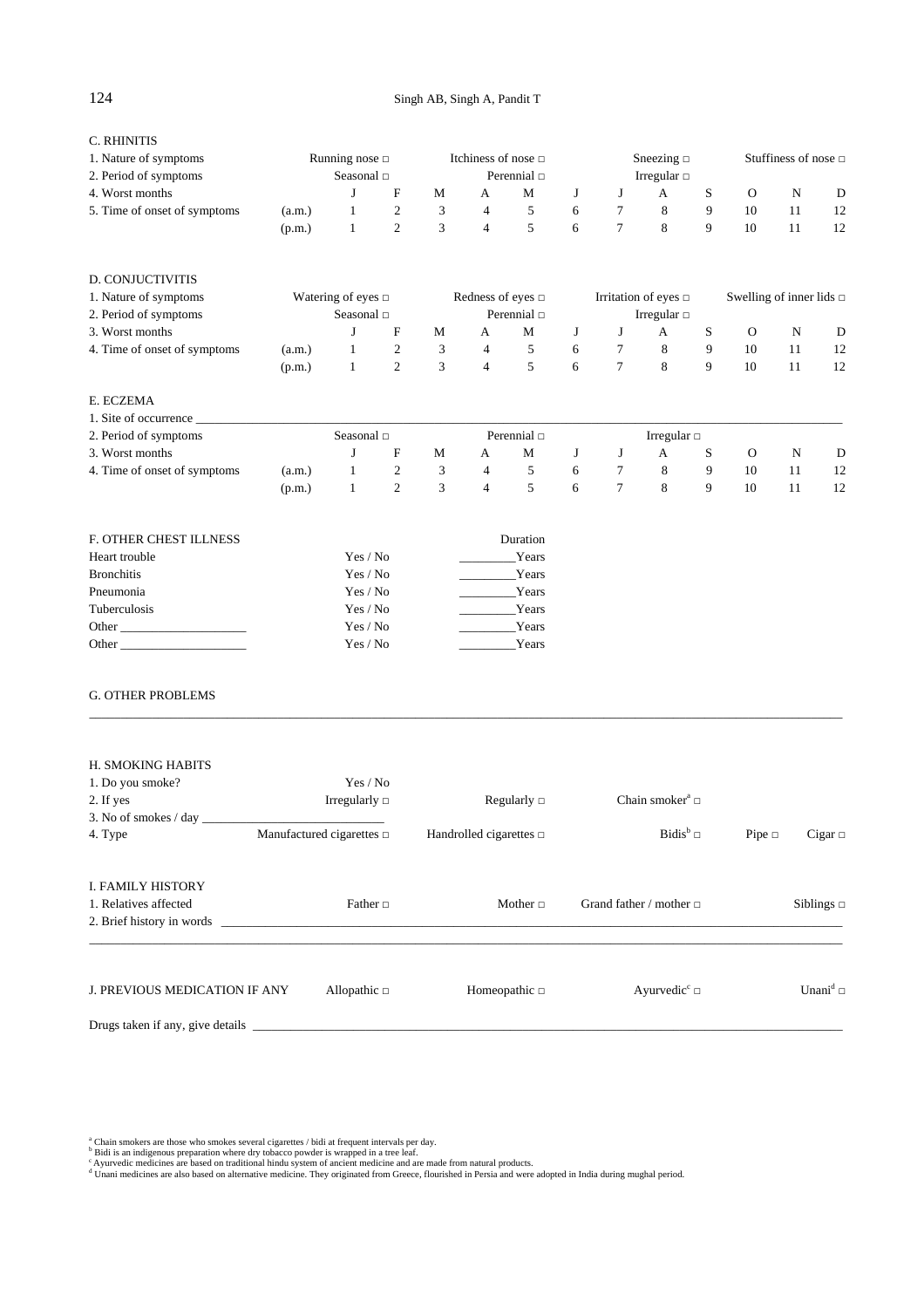#### **QUESTIONNAIRE FOR SURVEY OF OCCUPATIONAL RESPIRATORY DISORDERS DUE TO OCCUPATIONAL HAZARDS (FUNGAL SPORES AND OTHER FACTORS) IN WORKERS OF BAKERY**

#### **Delhi University Campus, Centre for Biochemical Technology, Delhi - 110007 (India)**

Name of the BAKERY

Kindly answer questions wherever possible

| 1. Employment at the bakery                                  | Regular $\Box$            | Casual $\Box$              |                          |                |
|--------------------------------------------------------------|---------------------------|----------------------------|--------------------------|----------------|
| 2. Number of years with the present job                      | Years                     |                            |                          |                |
| 3. Number of hours spent at the bakery / day                 | hours                     |                            |                          |                |
| 4. Nature of the work                                        | Office / Clerical $\Box$  | Stores $\sqcap$            | Baking $\Box$            | Packing $\Box$ |
|                                                              | Laboratory $\Box$         |                            | Others                   |                |
| 5. Do you feel your symptoms are associated with work?       | Yes /No                   |                            |                          |                |
| 6. Do your symptoms increase when you enter the work place?  | Yes/No                    |                            |                          |                |
| If Yes, whether                                              | Immediately $\square$     |                            | After some time $\sqcap$ |                |
| 7. Is there any specific area where your symptoms aggravate? | Yes/No                    |                            |                          |                |
| If Yes, specify                                              |                           |                            |                          |                |
| 8. Do you feel worse in                                      | Closed environment $\Box$ | Open environment $\Box$    |                          |                |
| 9. Do you feel better                                        | Away from the work $\Box$ | After working hours $\Box$ | During holidays $\Box$   |                |

SIGNATURE

#### **QUESTIONNAIRE FOR SURVEY OF OCCUPATIONAL RESPIRATORY DISORDERS DUE TO OCCUPATIONAL HAZARDS (FUNGAL SPORES AND OTHER FACTORS) AMONG WORKERS OF POULTRY FARMS**

#### **Delhi University Campus, Centre for Biochemical Technology, Delhi - 110007 (India)**

Name of the POULTRY FARM Kindly answer questions wherever possible 1. Employment at the poultry farm Regular  $\Box$  Casual  $\Box$ 2. Number of years with the present job \_\_\_\_\_\_\_\_\_\_\_ Years 3. Number of hours spent at the poultry farm /day \_\_\_\_\_\_\_\_\_\_\_ hours 4. Nature of the work Handling feed  $\Box$  Cleaning coop  $\Box$  Handling chicken  $\Box$  Handling eggs  $\Box$ Others \_\_\_\_\_\_\_\_\_\_\_\_\_\_\_\_\_\_\_\_\_\_\_\_\_\_\_\_\_\_\_\_\_\_\_\_\_\_\_\_\_\_\_\_\_\_\_\_\_\_\_\_\_\_\_\_\_\_\_\_\_\_\_\_\_\_\_\_\_\_\_\_\_\_\_\_\_\_\_\_\_\_\_\_\_\_\_\_\_\_\_\_\_\_\_\_\_\_\_\_\_\_\_\_\_\_\_\_\_\_\_\_ 5. Do you feel your symptoms are associated with work? Yes / No 6. Do your symptoms increase when you enter the work place? Yes / No If yes, whether Immediately  $\Box$  After some time  $\Box$ 7. Is there any specific area where your symptoms aggravate? If yes, specify\_\_\_\_\_\_\_\_\_\_\_\_\_\_\_\_\_\_\_\_\_\_\_\_\_\_\_\_\_\_\_\_\_\_\_\_\_\_\_\_\_\_\_\_\_\_\_\_\_\_\_\_\_\_\_\_\_\_\_\_\_\_\_\_\_\_\_\_\_\_\_\_\_\_\_\_\_\_\_\_\_\_\_\_\_\_\_\_\_\_\_\_\_\_\_\_\_\_\_\_\_\_\_\_\_\_\_ 8. Do you feel worse in Closed environment  $\Box$  Open environment  $\Box$ 9. Do you feel better Away from the working place  $\Box$  After working hours  $\Box$  During holidays  $\Box$ 10. Any other information you wish to give

SIGNATURE